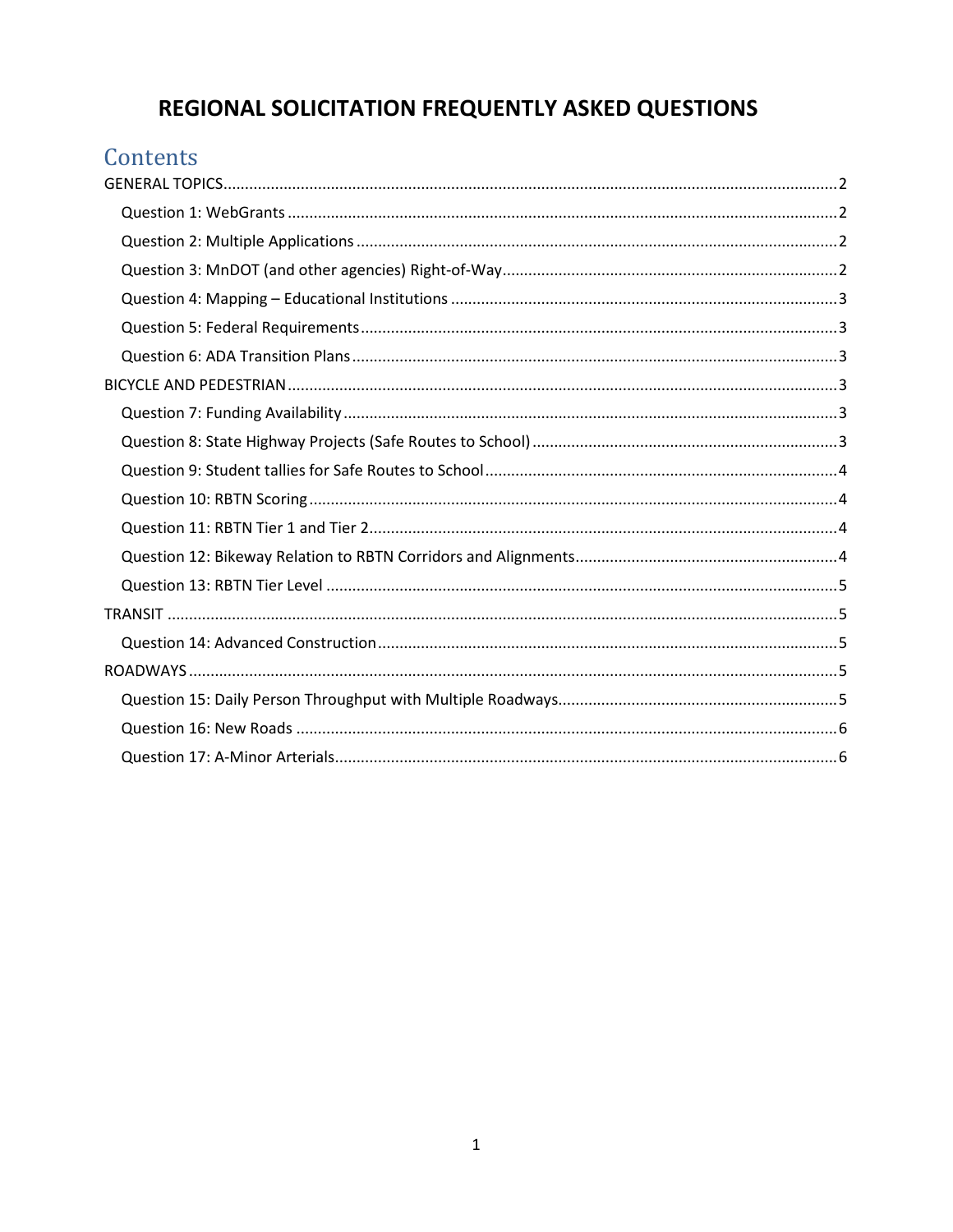# GENERAL TOPICS

### <span id="page-1-1"></span><span id="page-1-0"></span>Question 1: WebGrants

#### *In WebGrants, what is the best method for filling in questions in that require answers to be written in paragraph form?*

**Answer:** Any question that requires answers to be written in paragraph form should have a character limit listed underneath the text box. However, WebGrants will not show you a character count. If the response you enter exceeds the character limit, WebGrants will still let you save, but any text you have entered will be lost. It is recommended that you type out your responses in Microsoft Word first and use its character count feature to make sure that your response does not exceed the character limit. Once the response is completed, it is recommended that the you copy/paste the text from Word into Notepad (basic text editor), and then copy/paste the text from Notepad into WebGrants. The reason for this is that sometimes when you copy/paste text from Word directly into WebGrants, certain punctuation marks, such as apostrophes, will be converted to question marks after you save. This does not happen when you copy/paste text from Notepad into WebGrants.

## <span id="page-1-2"></span>Question 2: Multiple Applications

#### *Can an agency submit two applications along the same corridor in different funding categories?*

**Answer:** Yes. However, the applicant should note that the Transportation Advisory Board (TAB) and Council have expressed interest in funding multimodal projects. The two applications must be for different projects (i.e., have different project descriptions and scopes). The two projects would be independent of each other and would not factor into each other's scores. Within a mode, TAB will not fund more than one project in the same application category that is immediately adjacent to another submitted project on the same corridor.

## <span id="page-1-3"></span>Question 3: MnDOT (and other agencies) Right-of-Way

#### *Are letters from MnDOT required for projects on MnDOT right-of-way?*

**Answer:** Yes. If a project is located on MnDOT right-of-way, it cannot be considered without a letter from MnDOT acknowledging the project. Similarly, letters from other agencies are needed for location on any right-of-way not operated by the applicant.

To request a letter from MnDOT, contact the MnDOT Program Management Director (see [Contacts](https://metrocouncil.org/Transportation/Planning-2/Transportation-Funding/Regional-Solicitation/Applying-for-Regional-Solicitation-funds/Resources/R2Contacts.aspx) on Regional Solicitation page) for the applicant city/county/organization no later than **March 15, 2022**. The request must include a brief description of the project, project area, and estimated costs. It must also specify whether the applicant intends to request that MnDOT contribute either funding, services, or other resources for the project. The project letter must be from the MnDOT Metro District Engineer. MnDOT Metro District will coordinate review of requests for letters. MnDOT letters will include a requirement for development of an amicable agreement that provides for long-term maintenance of the project for its useful life.

For letters from other agencies, contact those agencies as soon as possible to obtain a letter.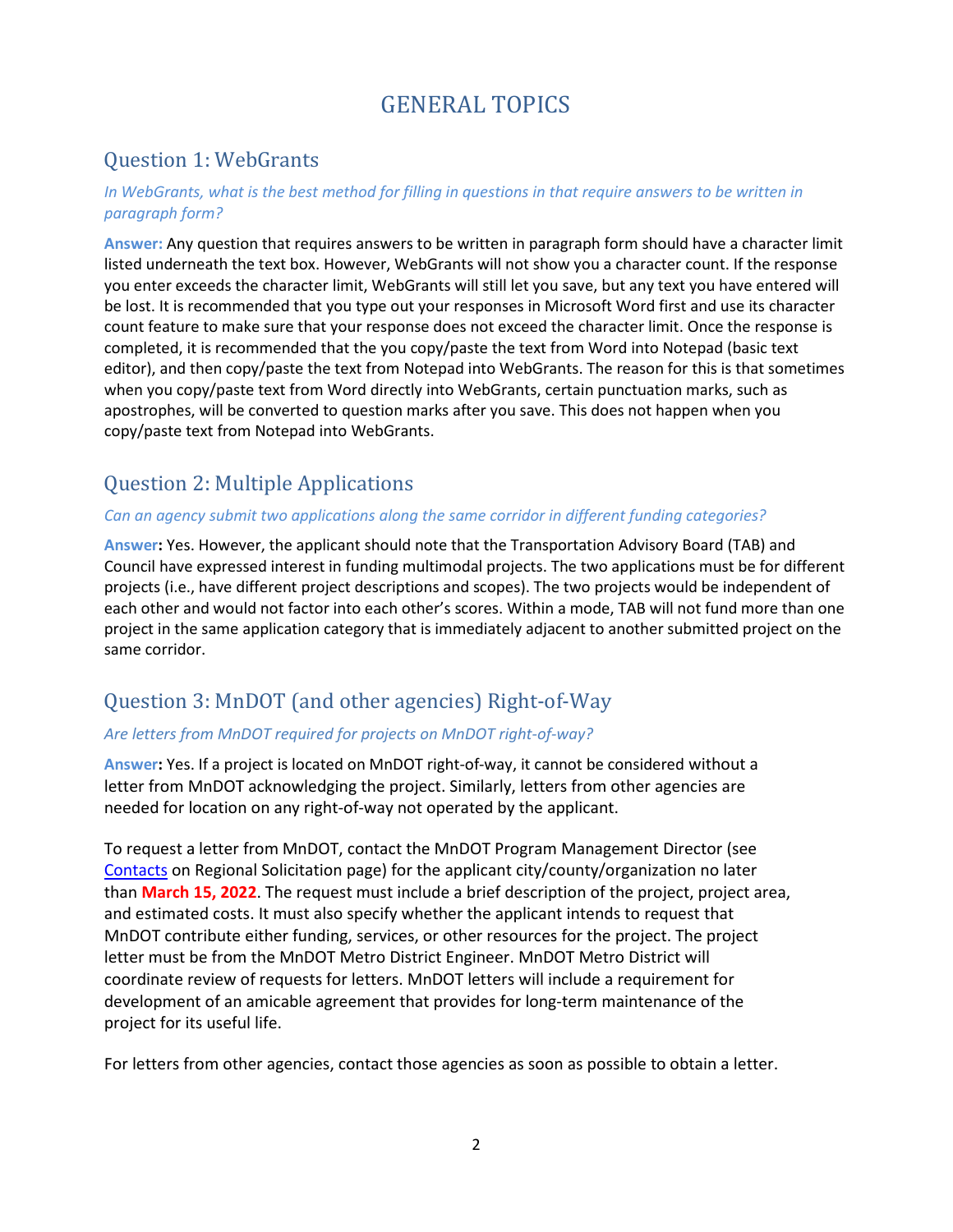## <span id="page-2-0"></span>Question 4: Mapping – Educational Institutions

#### *My proposed transit project connects to or falls within 1/4 or 1/2 mile of an educational institution, but is not reported in the results on my "Regional Economy" map. What should I do?*

**Answer:** The educational institutions are point-based locations with a 1/8-mile buffer around each address point. If your project connects to the University of Minnesota campus, you will receive the same number of points for your connection to the University of Minnesota job concentration. In this scenario, please mark "connection to job concentration" in your application. If your project connects to the University of St. Thomas, Augsburg, or another urban campus that is not fully encompassed by a 1/8-mile buffer, contact Metropolitan Council staff to resolve this issue.

# <span id="page-2-1"></span>Question 5: Federal Requirements

#### *Where can applicants find which federal requirements apply (e.g., Buy American, NEPA, and CATEX)?*

**Answer:** Buy America is always required. CATEX, which is part of NEPA is usually required for typical projects. Check the [website](mailto:https://metrocouncil.org/Transportation/Planning-2/Transportation-Funding/Regional-Solicitation/Applying-for-Regional-Solicitation-funds.aspx) (Application Resources bar on the right) for resources on federal requirements. [Colleen Brown](mailto:colleen.brown@state.mn.us) at MnDOT Metro District State Aid is a resource for federal requirements.

# <span id="page-2-2"></span>Question 6: ADA Transition Plans

#### *How current do the Americans with Disabilities Act (ADA) transition plans need to be?*

<span id="page-2-3"></span>**Answer:** There is no set timeframe at this point. However, FHWA is considering establishment of policy that they be completed within the previous five years, so this is something may come up going into the next Regional Solicitation.

# BICYCLE AND PEDESTRIAN

## <span id="page-2-4"></span>Question 7: Funding Availability

#### *Will more Transportation Alternatives Program (TAP) funding be made available?*

**Answer:** TAP funds are part of the Surface Transportation Program (STP) through FHWA. This, along with CMAQ goes into one pot, where projects are selected by mode, as opposed to funding sources. TAB selects the projects based on modal funding ranges (9% to 20% for bicycle/pedestrian).

## <span id="page-2-5"></span>Question 8: State Highway Projects (Safe Routes to School)

#### *Can federal funding be used on the state highway system for Safe Routes to School*

**Answer:** Yes. A letter of acknowledgement would need to be provided by MnDOT (see question 3 above).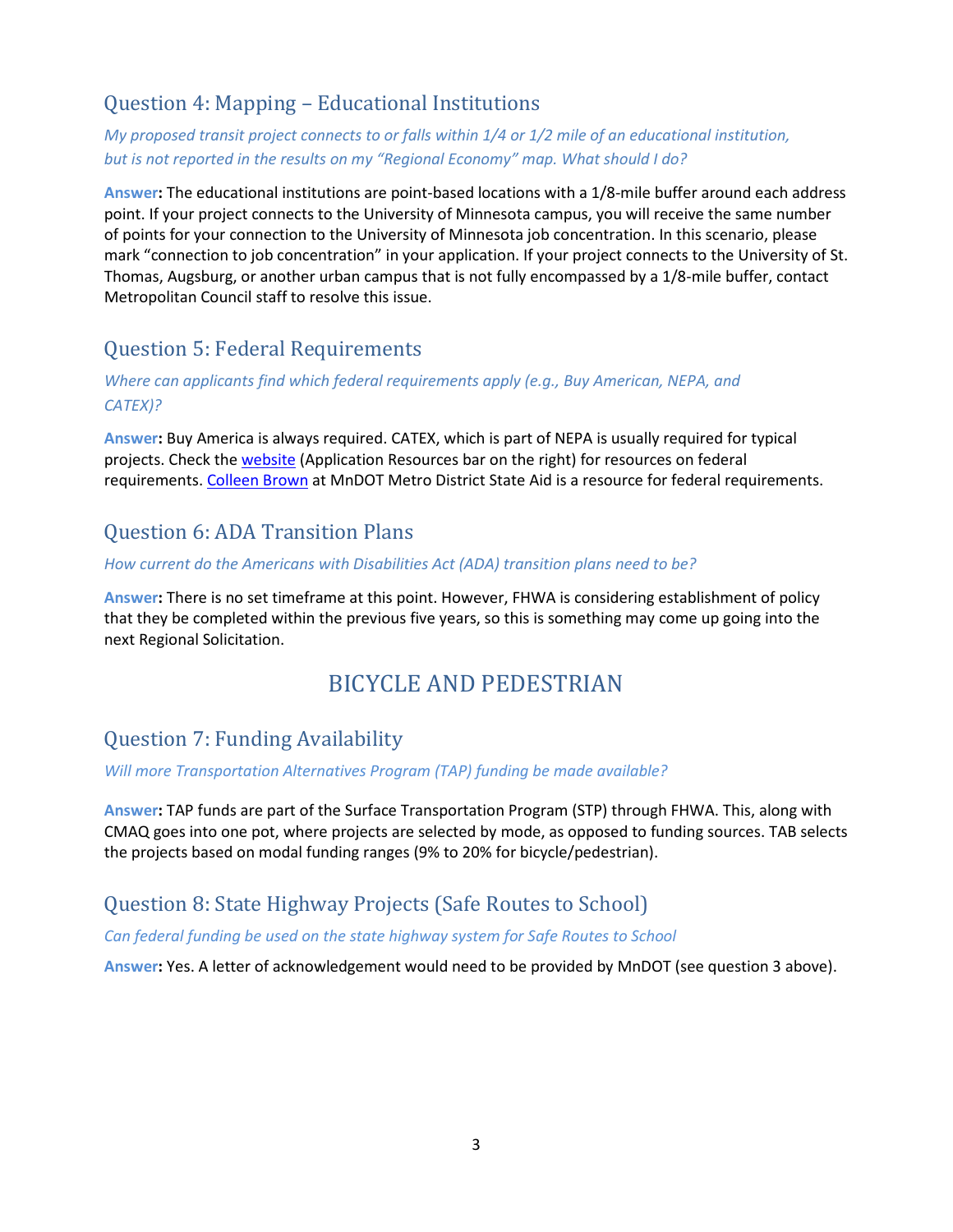## <span id="page-3-0"></span>Question 9: Student tallies for Safe Routes to School

#### *How recent do the school travel tallies need to be?*

**Answer:** Applicants should use the most recent tally they have. Contact [Elaine Koutsoukos](mailto:elaine.koutsoukos@metc.state.mn.us) to let her know when your survey was completed.

### <span id="page-3-1"></span>Question 10: RBTN Scoring

#### *How will proposed bikeway/trail projects be scored with respect to designated alignments within the RBTN?*

**Answer:** For projects that are proposed to improve, complete, or connect to a segment of a designated Tier 1 or Tier 2 alignment, refer to the official [online interactive RBTN map.](https://metrocouncil.maps.arcgis.com/apps/webappviewer/index.html?id=0b0735b3407f49ceb347fc30c9b83bda) In order for the project to receive the available points associated with Tier 1 and Tier 2 alignments, the project must accomplish one of the following:

- Improve a segment of an existing Tier 1 or Tier 2 alignment beyond a simple resurfacing of the facility *(Note: In order to be eligible for funding, reconstruction projects must be replacing a facility at the end of its useful life or include improvements to the facility such as ADA compliance or safety improvements, or removing other deficiencies,*
- Implement a currently non-existing segment of a Tier 1 or Tier 2 alignment, or
- Connect directly to a specific Tier 1 or Tier 2 alignment of the RBTN. *(Note: For local grade separation projects that cross above or below a roadway or trail designated as an RBTN alignment, the project must include physical connections from either side of the grade separation to the RBTN roadway or trail. A project that only provides a bikeway that crosses above or below the RBTN facility without connections will not receive the points allocated for direct connections to the RBTN.)*

#### <span id="page-3-2"></span>Question 11: RBTN Tier 1 and Tier 2

#### *How can I be sure that my project will receive the total points shown for a Tier 1 or Tier 2 RBTN corridor?*

**Answer:** In order for a project to be awarded the total points for a Tier 1 or Tier 2 RBTN corridor, the project must implement an on-street or off-street facility that lies within the designated corridor and *follows along the directional orientation of the larger east-west or north-south running RBTN corridor*. If the orientation of a bicycle facility project only runs across and along a line not consistent with that of the corridor alignment, it may only receive points for providing a direct connection to the RBTN.

## <span id="page-3-3"></span>Question 12: Bikeway Relation to RBTN Corridors and Alignments

#### *How will proposed bikeway/trail projects be scored if only a portion of the project will improve a RBTN corridor or alignment?*

**Answer:** Projects proposed that are comprised of segments that are both on and off a RBTN corridor (or alignment) will be scored based on the largest proportional segment of the project. If 50% or more of the project falls within and along the corridor (or along the designated RBTN alignment as shown in the official [online interactive RBTN map\)](https://metrocouncil.maps.arcgis.com/apps/webappviewer/index.html?id=0b0735b3407f49ceb347fc30c9b83bda) the project will receive the total points corresponding to the Tier 1 and Tier 2 point assignments. If more than 50% of the project is outside the RBTN corridor (or is off the designated RBTN alignment) the project will receive the corresponding total points for providing a "direct connection to the RBTN." If a project consists of improvements that improve both Tier 1 and Tier 2 corridors or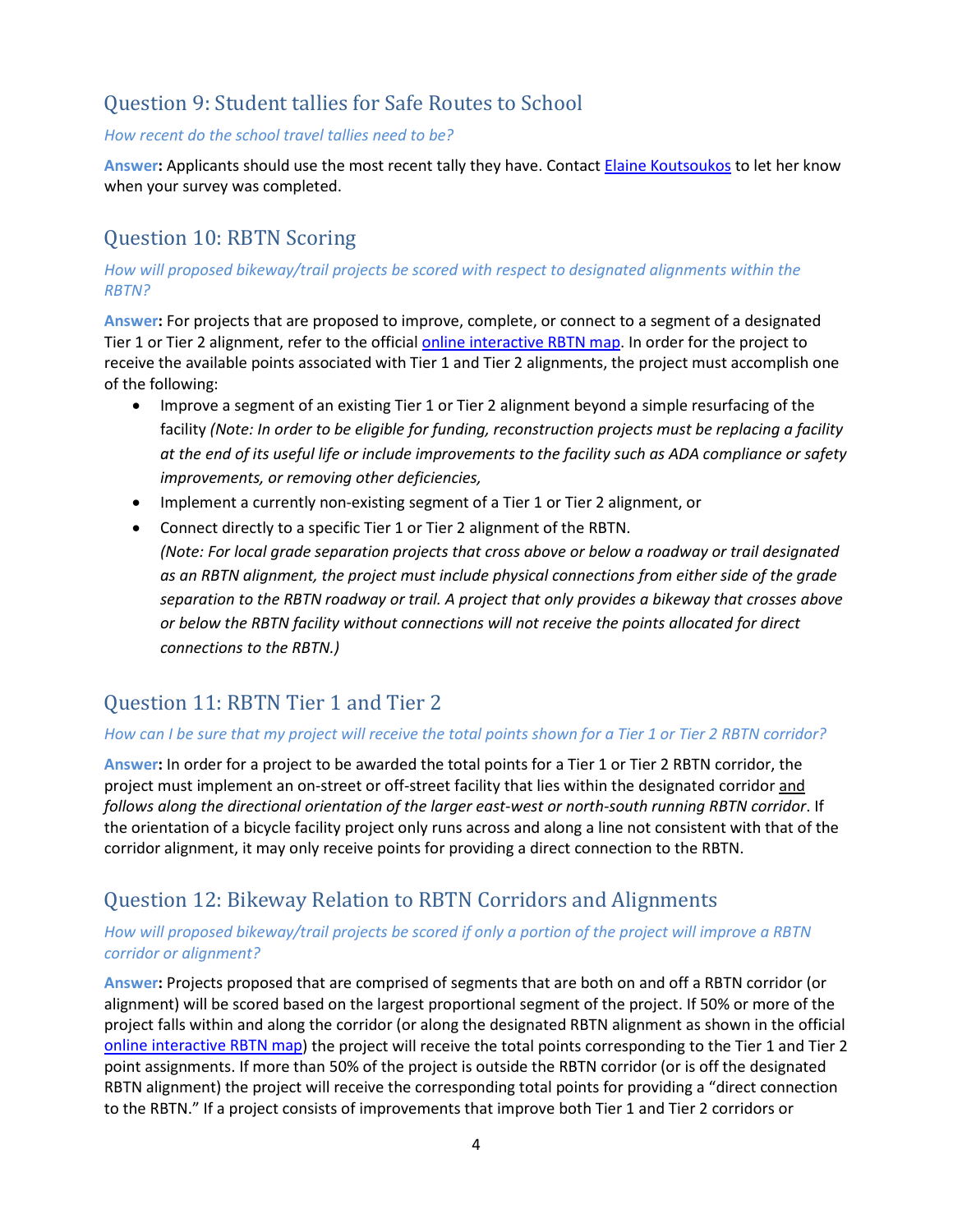alignments (and more than 50% of the total project length is along the Tier 1/Tier 2 corridor or alignment overall), the points awarded will correspond to the Tier level having the higher proportional length included in the project.

#### <span id="page-4-0"></span>Question 13: RBTN Tier Level

#### *How will I know which Tier level of a Regional Bicycle Transportation Network (RBTN) corridor or alignment my project is on or connects with?*

**Answer:** The Regional Solicitation Mapping Application will generate a map of your project with the RBTN on it. This map will have a red line depicting your project's orientation to nearby RBTN alignments and corridors. Applicants will need to include the Project to RBTN Orientation map in the online application.

<span id="page-4-1"></span>For additional map details for your city or county, please use the official [online interactive RBTN map.](https://metrocouncil.maps.arcgis.com/apps/webappviewer/index.html?id=0b0735b3407f49ceb347fc30c9b83bda) You will be able to zoom in to your community to determine specific streets or other landmarks that lie along a designated Tier 1 or Tier 2 corridor or alignment.

# **TRANSIT**

### <span id="page-4-2"></span>Question 14: Advanced Construction

*Is it possible to advanced construct (AC) transit projects through FTA or is that process only available for FHWA projects?*

<span id="page-4-3"></span>**Answer:** No. AC is an FHWA process that does not exist for FTA projects.

# ROADWAYS

#### <span id="page-4-4"></span>Question 15: Daily Person Throughput with Multiple Roadways

#### *For the Traffic Management Technology application, how do I answer the daily person throughput, forecast, and safety measures for a project that involves multiple roadways?*

**Answer:** If the project includes multiple roadways, select one of the A-Minor Arterials or Non-Freeway Principal Arterials within the network of roadways to answer each measure. The applicant does not have to use the same A-Minor Arterial or Non-Freeway Principal Arterial. For instance, there is a project involving the signal coordination along seven different roadways within the network, whereas three of the roadways are A-Minor Arterials. Minor Arterial 1 could be used to answer four measures and Minor Arterial 2 could be used to answer two measures. More than one roadway can be used as part of the safety measure.